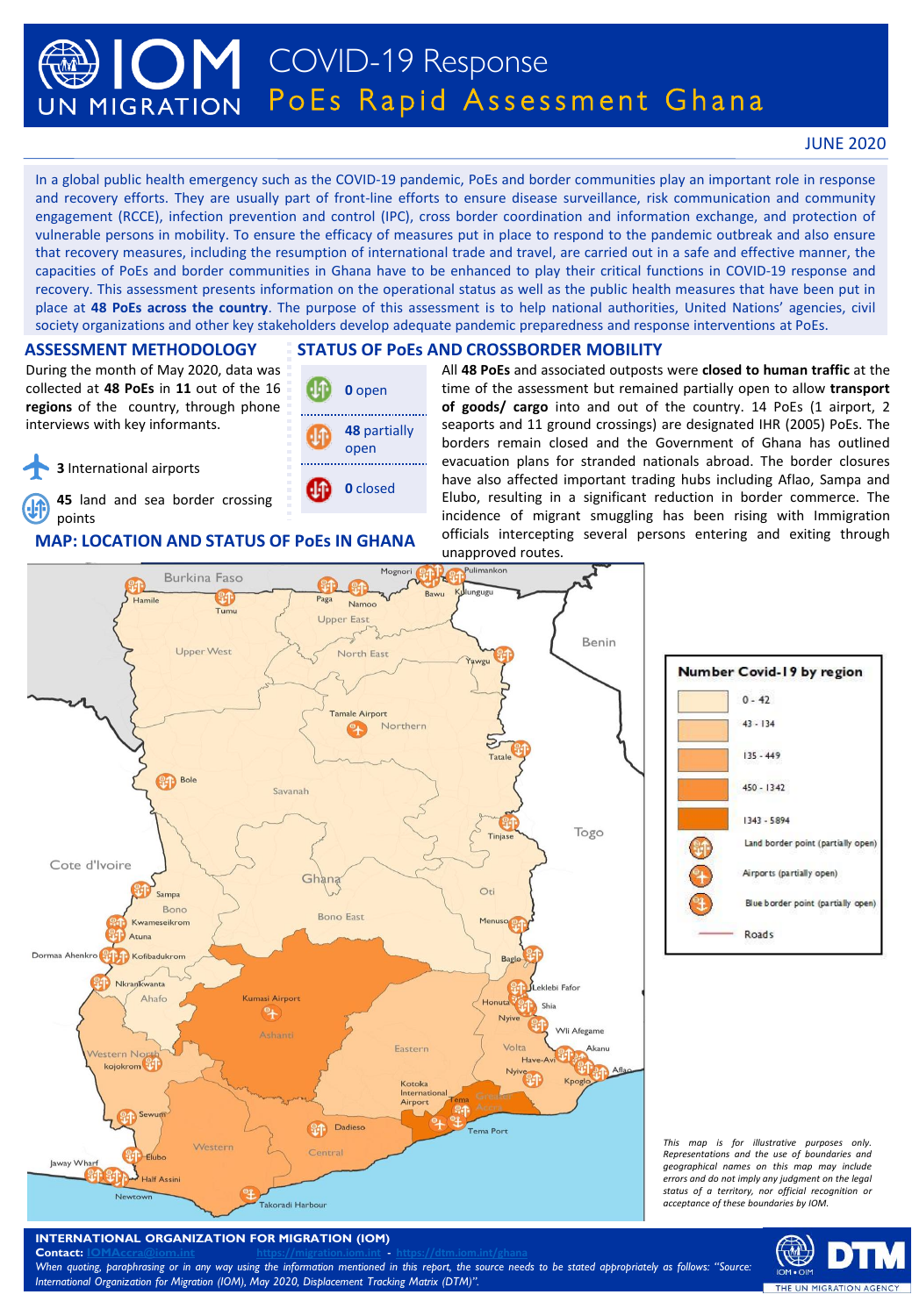# COVID-19 Response UN MIGRATION POES Rapid Assessment Ghana

# **ANALYSING PUBLIC HEALTH MEASURES IN PLACE AT THE ASSESSED POINTS OF ENTRY**

Apart from capturing the operational status and identifying the types of restrictions / measures in place at each PoE, the assessment seeks to identify what (if any) **preventive health measures** have been set up at points of entry since the start of the epidemic. In particular, the assessments look to identify: the presence of **health workers** at the PoEs; the implementation of **RCCE** activities; the **health screening process** and setup of **referral systems;** the design and implementation of **Standard Operating Procedures** (SoPs) for managing response operations; **infection, prevention and control** (IPC) measures, and processing of data at PoEs. This assessment analyses these measures to understand their impact on key PoE functions during this public health emergency. This section presents the data collected during the assessment. The next section provides an analysis of the data. The report concludes with outlining recommendations to improve critical functions at PoEs, including disease surveillance, IPC, RCCE, cross border coordination and protection of vulnerable persons on the move, referral mechanisms and SoPs.

# **Health workers are not present at 25% of the assessed PoEs**

(12 out of 48). Port health is present in 27% (13 out of 48), with temporary community health personnel present in 23 POEs (48%). There are relatively more borders without the presence of health workers at the East.

*Graph 1: Presence of health workers at assessed PoEs*



Eastern Borders Western Borders Norther Borders Air & Sea Ports

# **RISK COMMUNICATION AND COMMUNITY ENGAGEMENT**

**Information about COVID-19** is provided in **46%** (22 out of 48) of the assessed PoEs, with the lowest proportion in the East region (33%). This includes posters, leaflets and announcements on prevention at the PoEs. At 23 (48%) out of the 48 assessed POEs, travellers **are informed on where to seek care** if their symptoms worsen or if they develop symptoms and are at higher risk of severe symptoms.



Eastern Borders Western Borders Norther Borders Air & Sea Ports

# **HEALTH SCREENING PROCESS AND REFERRAL SYSTEMS**

43 (90%) out of the 48 PoEs assessed are using **non-contact thermometers** to check the temperature of travellers. Health screening which involves travellers filling out a **health declaration form** takes place in 20 (40%) out of the 48 PoE.

71% of the PoEs **have Personal Protective Equipment (PPE) available** for and worn by screeners while only 22 of the 48 POEs have **installed infrastructure (sheds, cabanas) to support crowd** control and ensure the safety of screeners.

**Referral systems** are in place in 43 PoEs (though over 70% are **not written**) with 72% evaluating the referral system as effective.

# **PRESENCE OF HEALTH WORKERS STANDARD OPERATING PROCEDURES (SOPs)**

**Less then 30% (14 out of 48)** of assessed PoEs **have SOPs** in place for managing flows, infection prevention & control and for the detection and referral of ill travellers. Amongst PoEs with SOPs, no COVID-19 specific training has been carried out using the SOPs. SOPs must be in place at every POE and majority of staff on site should have been trained on these SOPs in relation to COVID-19.

*Graph 2: SOPs developed and put in place at assessed PoE*



Eastern Borders Western Borders Norther Borders Air & Sea Ports



**INFECTION PREVENTION AND CONTROL**

All 48 POEs assessed have **hand-washing stations** available; all are equipped with soap and water.

However, access to **potable water** on site remains a challenge for the majority of the PoEs. Most of the PoEs do not have washrooms for travellers. There is the need to provide permanent Water, Sanitation and Hygiene (WASH) facilities, including potable water and restrooms available to travellers..

### **DATA COLLECTION AND DIGITIZATION**  $\left| \begin{smallmatrix} 01 \\ 10 \end{smallmatrix} \right|$

All **48 assessed PoEs** collect **embarkation and disembarkation data** which can be disaggregated by gender, age and sex.

However only **9 (19%)** out of the 48 PoEs have the movement data digitised. When data is digitised, digitization is carried out by either capturing the data into a Border Management Information System (4 out of the 48 POEs) or transferring of the manually collected data unto a computer (5 out of 48 POEs).

This means movement data is **manually collected at over 80% of the POEs.**

*For further explanations on the methodology use, please refer to the Methodology Framework, available at the following link* <https://migration.iom.int/>



**INTERNATIONAL ORGANIZATION FOR MIGRATION (IOM)**  $Contact: niwuora@iom.int$  /dtagoe@iom.int When quoting, paraphrasing or in any way using the information mentioned in this report, the source needs to be stated appropriately as follows: "Source *International Organization for Migration (IOM), June 2020, Displacement Tracking Matrix (DTM)".*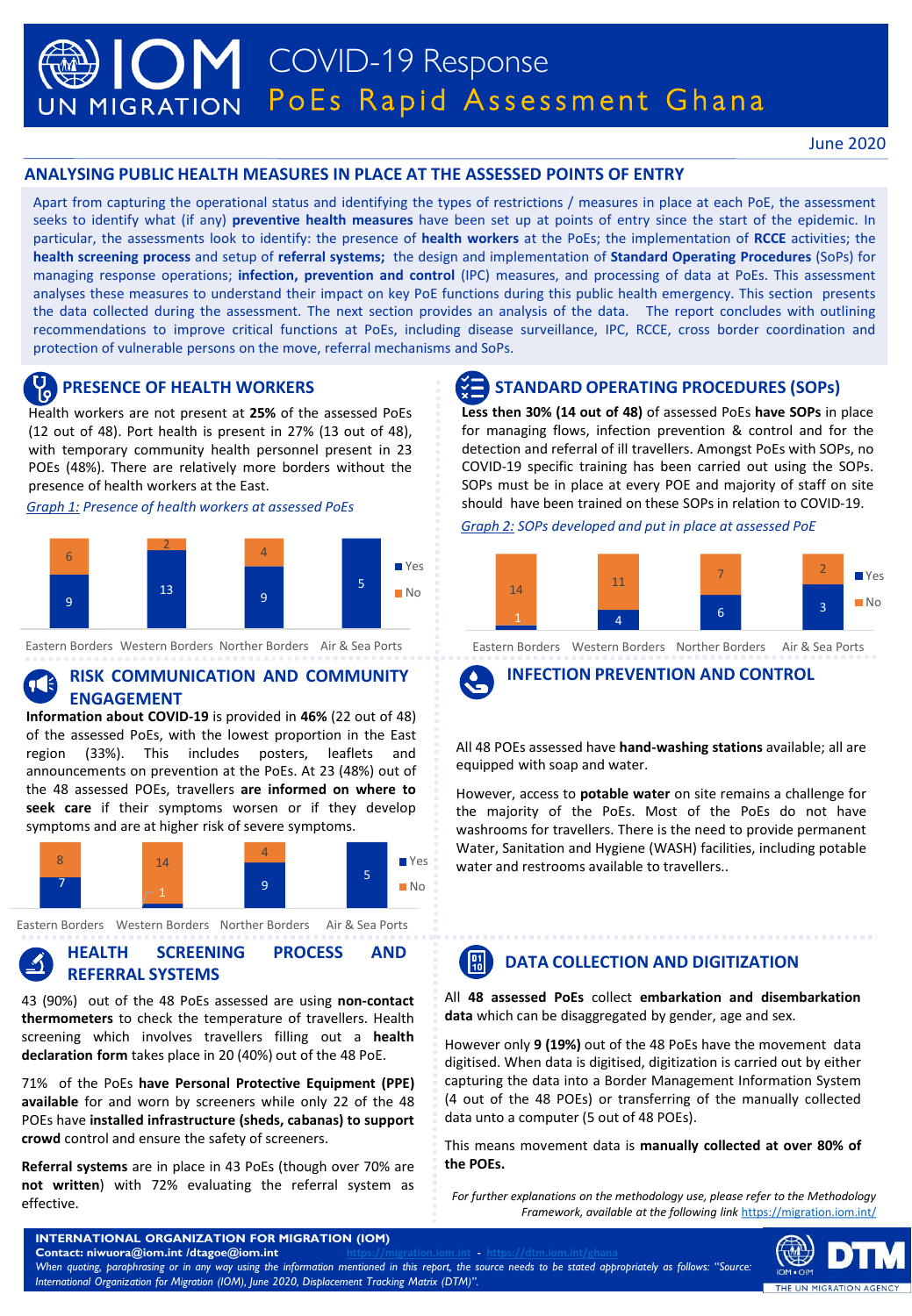Through traveller screening, review of travel history and medical documents, as well as community events based surveillance (CEBS) in border communities, PoEs play an integral role in disease surveillance. In Ghana entry/exit screening and non-invasive health screening are carried out regularly, with all PoEs collecting travellers' data and 90 % of PoEs equipped with non-contact thermometers. However, only 71% of PoEs have adequate PPEs and only 46% have adequate infrastructure to screen in a safe manner. Further, data is collected in written form at 81% of PoEs, meaning that it is not processed or analysed in real time and it is difficult to use efficiently for contact tracing and assessing the mobility impact of the outbreak. Border communities are also not integrated into a system for CEBS, meaning that there are gaps in monitoring possible spread of the disease through irregular crossing points.

# **RISK COMMUNICATION AND COMMUNITY ENGAGEMENT**

PoEs provide travellers with tailored messaging on COVID-19, including information, education, and communication (IEC) materials. PoEs are also a platform for engaging with border communities on prevention measures at irregular entry points and countering stigma. Currently, information on COVID-19 is only provided in 46% of PoEs and only 48% of PoEs are providing information on places to seek medical assistance if unwell. Consequently, there is a risk of travellers being misinformed about prevention measures in place and how to seek care if sick. Engagement of border communities is carried out in an ad-hoc manner, meaning that these communities might be unclear on their role in prevention strategies and mitigation measures against stigma are not standardized.

# **CROSS BORDER COORDINATION AND PROTECTION OF PEOPLE ON THE MOVE**

It is important that cross border coordination and protection of people on the move are integrated into COVID-19 response measures. Transnational coordination on disease surveillance, IPC, and border community engagement would increase effectiveness of the COVID-19 response, by facilitating information sharing on disease trends, CEBS, and best practices. Further, management of irregular border crossing points and detecting cases of migrant smuggling and human trafficking would require increased cross border collaboration. Even though COVID-19 response might mean an increase in surveillance measures at PoEs, it is essential that this does not lead to an increase in violation of the rights of people crossing the PoEs. Protection of migrants' rights must be central in the ways response measures are implemented, including in screening and data collection. Stigmatization of travellers must be countered and borders must remain protection sensitive to the needs of vulnerable persons, including survivors of trafficking, unaccompanied and separated minors, and refugees.



# **DISEASE SURVEILLANCE SURVEILLANCE STANDARD OPERATING PROCEDURES** (SOPS)

Referral mechanisms define pathways of intervention and agencies who would carry out interventions if a suspected case is encountered at a PoE. This intervention process should be grounded in SoPs, triggering specific action by designated officials. SoPs should also govern other operations at the PoE, including disease surveillance and IPC. SoPs are integral to contingency planning at PoEs and should be integrated into standardized capacity building for officials. 89% of PoEs have some sort of referral mechanism in place. However, 70 % of them operate in an ad-hoc manner and are not codified. Further, only 30% of PoEs have SoPs in place and for those with SoPs, no COVID-19 specific training has been carried out using the SoPs. This represents a large gap in standardizing the process of case management at borders. Officers without knowledge of SoPs would not be able to respond adequately if confronted with a suspected case and could increase the risk of spreading the virus.



# **INFECTION PREVENTION AND CONTROL**

IPC activities at PoEs include establishment of WASH facilities (water supply systems, handwashing stations, toilets, and waste management facilities); providing equipment and protocols for cleaning staff; and enhancing barriers to contact with infected persons, such as screens between frontline officials and travellers and temporary isolation spaces to keep ill persons before referral. Currently all PoEs in Ghana have handwashing stations with adequate soap. However, the water supply system at most PoEs is inadequate, with potable water remaining a challenge. Most PoEs do not have toilets or protocols for cleaning and infectious waste disposal. Only 45% of PoEs have infrastructure to ensure the safety of screeners and temporarily isolate ill persons if necessary. The current gaps in IPC at the PoEs could increase the risk of border officials, travellers and the general public to infection



# **IOM'S PREVIOUS INTERVENTIONS AT POEs DURING THE EBOLA RESPONSE**

- 1,010 volunteers and 176 supervisors trained to identify and properly report specific health risks spread by human mobility.
- 9 SOPs for the Identification, Management and Referral of Ill Persons developed for land POEs and 1 PHERP for Kotoka International Airport.
- Supported the testing and integration of SOPs at 4 POEs.
- 20 motorbikes to improve health surveillance logistics was donated to GHS.
- 781 frontline border officials trained on Ebola preparedness and 10,350 border residents educated on Ebola preventive measures.
- 80 frontline agency officials trained on the RING concept.

*For further explanations on the methodology use, please refer to the Methodology Framework, available at the following link* <https://migration.iom.int/>